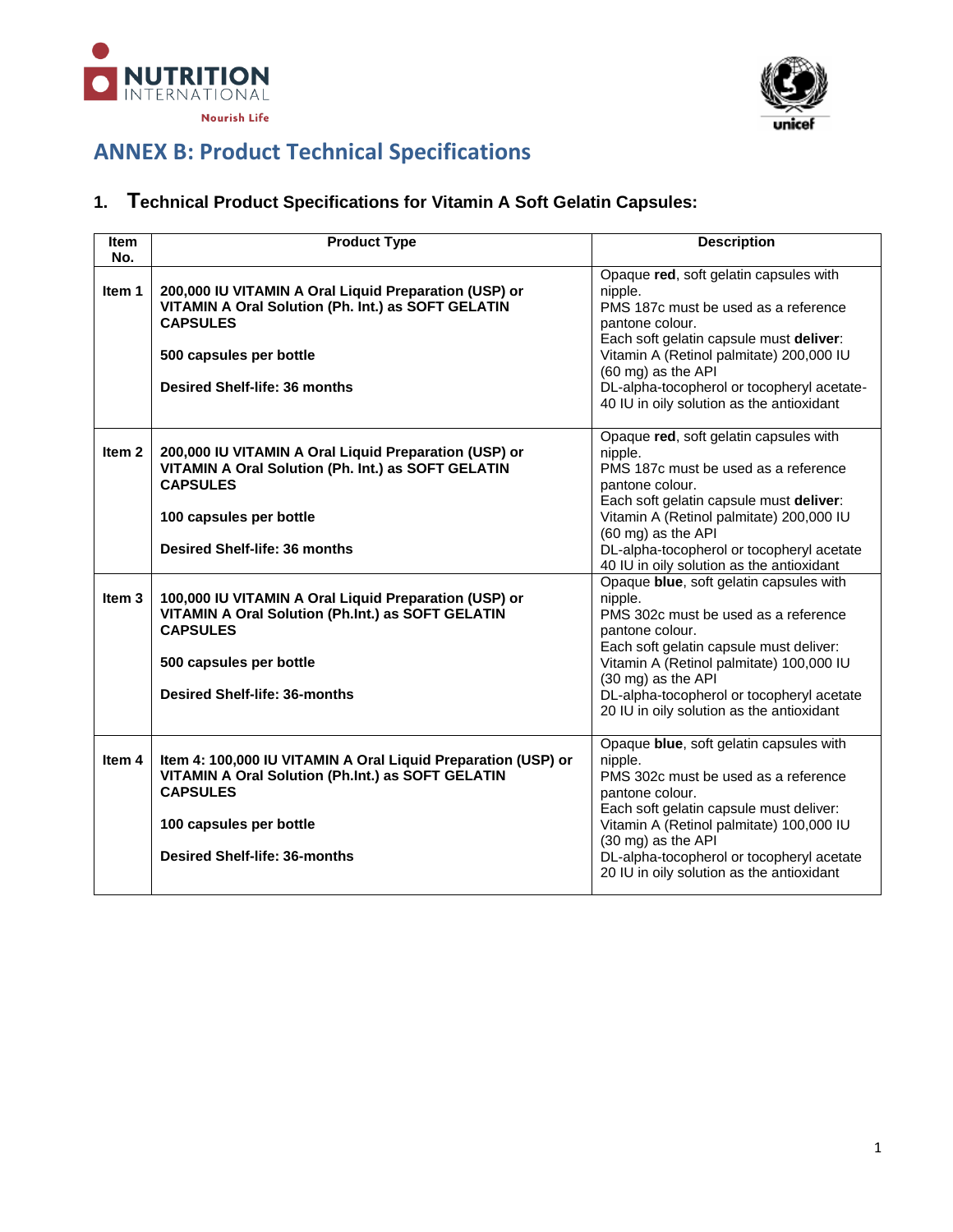



## **GENERAL PRODUCT TYPE & DESCRIPTION**

#### FINISHED PRODUCT

- 1.1. Vitamin A soft gelatin capsules must be manufactured to comply with the United States Pharmacopeia (USP<sup>1</sup>) Vitamin A Oral Liquid Preparation monograph (USP 37-NF32 or latest edition)<sup>2</sup> or the International Pharmacopoeia (Ph. Int.<sup>3</sup>) Retinol Oral Solution monograph (Ph. Int. Fourth Edition, 3rd Supplement, 2013).
- 1.2. Halal certification for the Finished Product is required for each batch.
- 1.3. Vitamin A of Non-Bovine origin preferred.
- 1.4. A vanilla flavouring agent must be added to mask any unpleasant smell or taste.
- 1.5. Vitamin A soft gelatin capsules must be free of preservatives such as parabens.
- 1.6. Vitamin A soft gelatin capsules must be suitable for shipment, storage and use world-wide. In particular, the vitamin formulation and packaging must be suitable for delivery and use in countries having adverse climatic and storage conditions (e.g. high temperature and humidity, etc. herein considered as Climatic Zones IVb).
- 1.7. The product shelf life stability must be demonstrated with results of stability studies conducted under long-term testing conditions for climatic Zone IVb countries. Proof of shelf life stability is required.

#### **DESCRIPTION**

1.8. Opaque, soft gelatin capsules with nipple to allow for cutting and administration with ease such that the entire vitamin A liquid contents of the capsule can be squeezed gently into the child's mouth.

### **CAPSULE**

Gelatin:

- 1.9. Gelatin must be without BSE infectivity: Reference is made to the Resolution AP/CSP(99)4, AP/CSP(99)T, to EMEA/410/01 – rev. 1.
- 1.10. All Gelatin used for the vitamin soft gelatin capsules must be manufactured to meet the criteria described in the latest edition of the International (Ph. Int), United States (USP) or European (Ph.Eur) Pharmacopoeia.

#### Hardness:

 $\overline{a}$ 

1.11. The vitamin A soft gelatin capsules procured by NI and UNICEF are used in public health programs worldwide. Unlike other preparations, the soft gelatin capsule is used in this case as a dropper to deliver its liquid contents directly into the recipient's mouth. The capsule is not swallowed. To allow for optimal use of vitamin A soft gelatin capsules in the field, the capsule shell must be hard enough to withstand hot and humid conditions (i.e. not leaking or clumping with other capsules) but soft enough to be used as a dropper such that the entire liquid contents of the capsule can be squeezed gently into the child's mouth with ease by health workers even

 $1$  USP Vitamin A Oral Liquid Preparation Monograph compliant product.

 $2$  The Dietary Supplements Dosage Forms Subcommittee members have agreed to support the request to reduce the lower limit of vitamin A from NLT 95.0% to NLT 90.0% of labeled claim. This change was reflected in the April, 2013 publication of the USP Revision Bulletin.

<sup>&</sup>lt;sup>3</sup> Ph. Int. Retinol Oral Solution Monograph compliant product.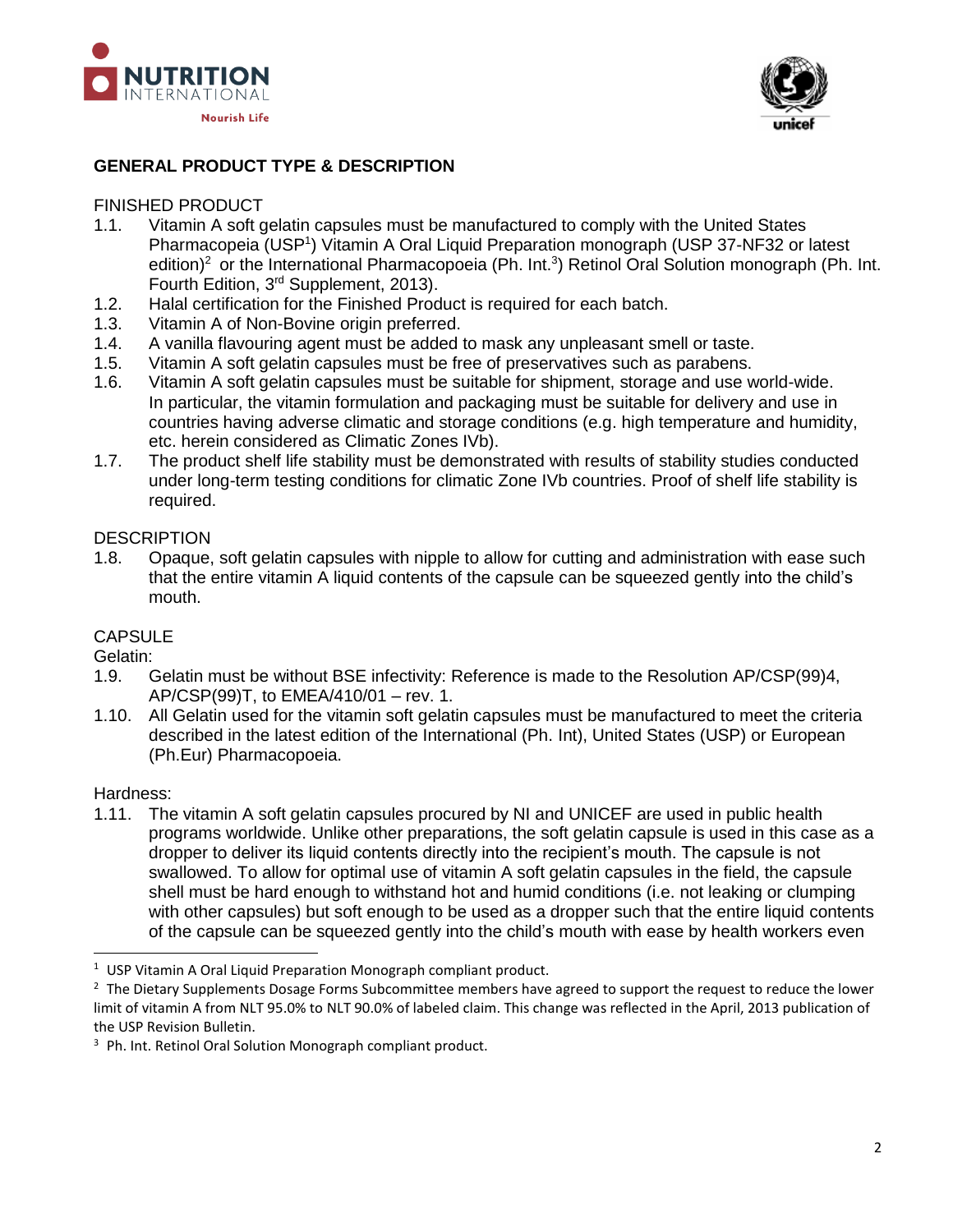



while dosing numerous children in sequence during campaigns. In addition capsules must not be brittle (i.e. breaking or cracking at the seal when squeezed). In light of these considerations, manufacturers must set their own hardness limits (i.e. minimum and maximum) for (i) stability trials and (ii) point of release as measured by a Bareiss Hardness Tester, or equivalent.

### CAPSULE CONTENTS

1.12. The Active Pharmaceutical Ingredient (API) and excipients must comply with the monograph and general notices (and general requirements) from one of the following pharmacopeias: British (BP), European (Ph. Eur.), International (Ph. Int.) or United States (USP).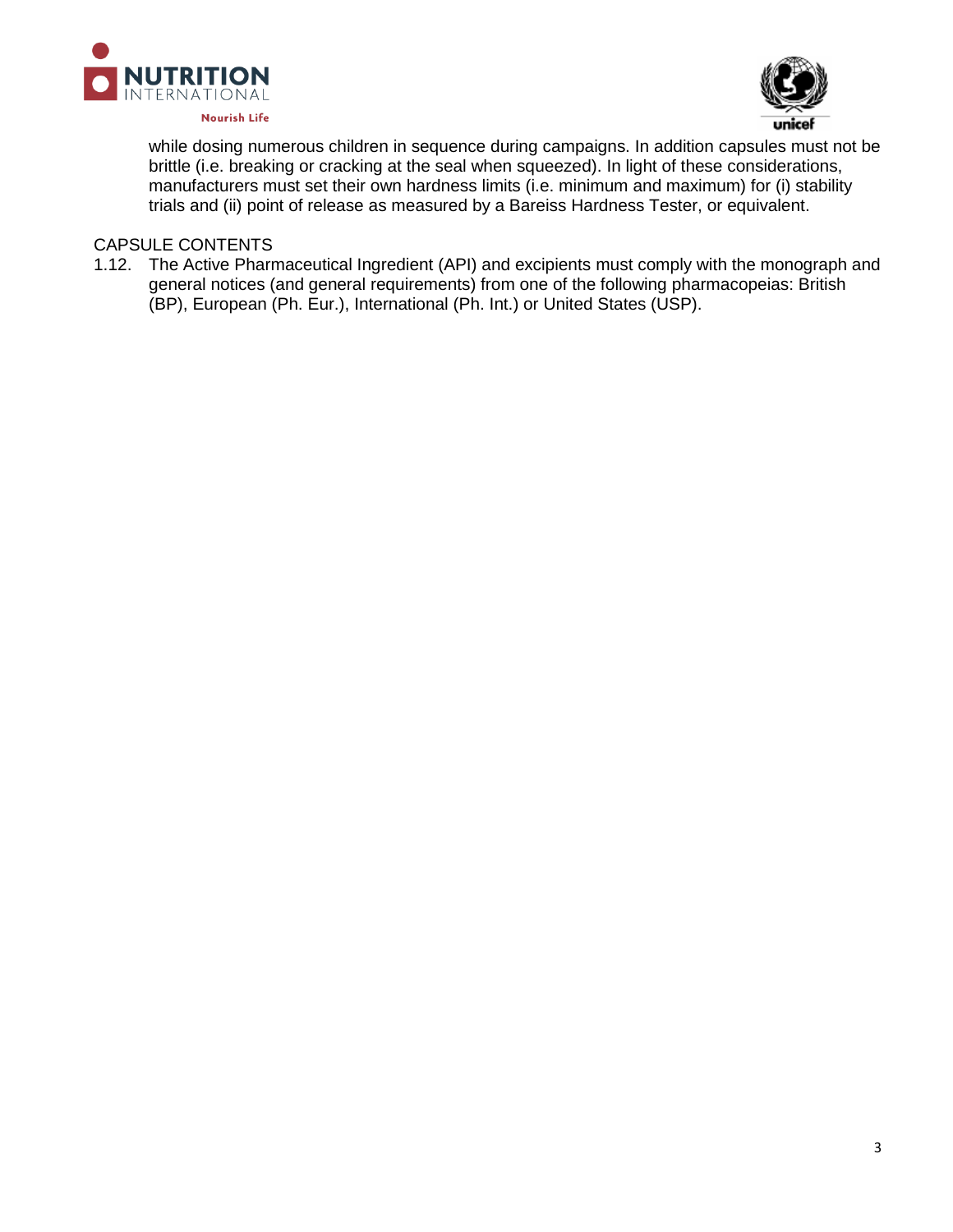



## **2. Additional Product Information and Quality Standards**

#### **PACKAGING**

- 2.1. Vitamin A soft gelatin capsules are bottled as 100 or 500 capsules per bottle with a bottle size proportional to its contents. All vitamin A soft gelatin capsules must be kept in tight, light- and tamper-resistant containers. Bottles must conform to the latest edition of British (BP), United States (USP), European (Ph. EUR) or other internationally recognized Pharmacopeia Standard for Pharmaceutical containers and should be suitable for shipment, storage and use worldwide at elevated temperatures and humidity typical of Zone IVb country climate. The bottles must be: tamper-evident opaque plastic securitainer bottles with screw-cap, each containing 100 or 500 capsules and sufficient desiccant material to minimize humidity.
- 2.2. Vitamin A soft gelatin capsules are packaged in appropriately labeled bottles, including directions for use and delivery of each dosage unit of vitamin A soft gelatin capsules. Statements and Labelling must comply with the relevant pharmacopoeia standard: United States Pharmacopeia (USP) Vitamin A Oral Liquid Preparation monograph (USP 37-NF32 or latest edition) or International Pharmacopoeia (Ph. Int) Retinol Oral Solution monograph (Ph. Int. Fourth Edition, 3<sup>rd</sup> Supplement, 2013).
- 2.3. The secondary packaging for vitamin A soft gelatin capsules must comply with the current UNICEF Warehouse Packing Technical Standards and Specifications.<sup>4</sup>

### **STABILITY**

 $\overline{a}$ 

- 2.4. Vitamin A soft gelatin capsules (**Items 1-4) should** demonstrate 36 months of shelf life under conditions of high temperature and humidity of Zone IVb. However, NI/UNICEF may consider conditionally prequalifying manufacturers with products having at minimum 12 months Zone IVb stability data and 6 months of accelerated stability data with regular follow up to track progress and technical support provided by both NI and UNICEF. With submission of the following strictly required.
- 2.5. Preference will be given to products that demonstrate a longer shelf life. Submission of the following will be required:
	- Stability data from at least three primary batches<sup>5,6</sup>, and
	- A written commitment (signed and dated) to continue long-term testing over the shelf-life period.
- 2.6. For products described as **Items 1-4** above, shelf life compliance must be demonstrated using a High-performance liquid chromatography (HPLC) assay method to measure vitamin A.

<sup>4</sup>UNICEF Warehouse Packing Specifications:

[https://www.unicef.org/supply/files/CPH\\_WH\\_only\\_packing\\_specifications\\_April\\_2017.pdf](https://www.unicef.org/supply/files/CPH_WH_only_packing_specifications_April_2017.pdf)

<sup>5</sup> Primary batches should be of the same formulation and packaged in the same container closure system as proposed for marketing. The manufacturing process used for primary batches should simulate that to be applied to production batches and should provide product of the same quality and meeting the same specification as that intended for marketing.

 $6$  Each primary batch should be at minimum pilot scale (one-tenth that of a full production scale batch) and ideally manufactured using different batches of the API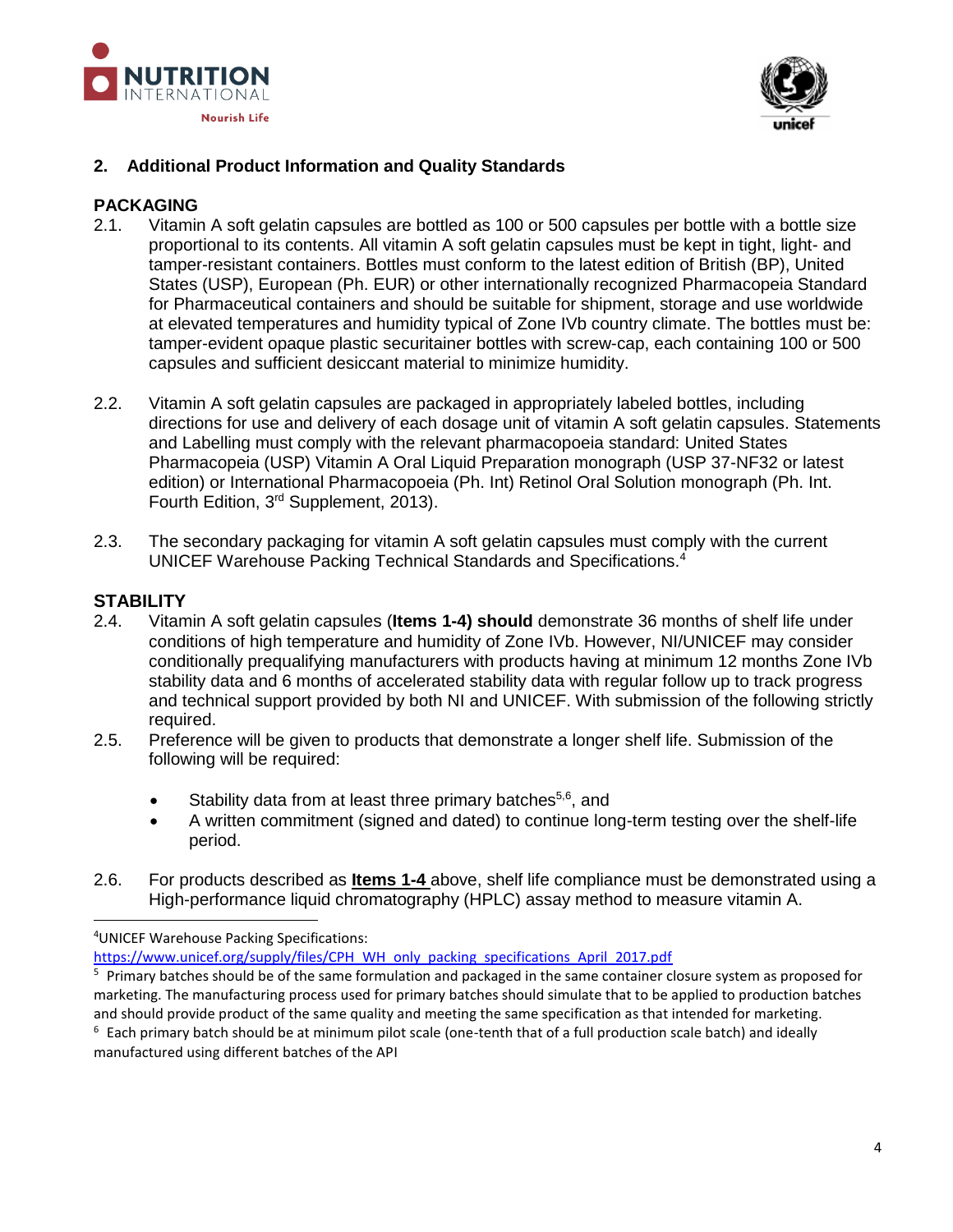



2.7. In addition, in- use stability data, if available can also be submitted. For this RFP, in-use stability testing data is not a mandatory requirement.

### **CERTIFICATION**

- 2.8. The Active Pharmaceutical Ingredients (API) used in the vitamin A soft gelatin capsules must be manufactured and handled according to GMP Standards for Pharmaceutical Products, as certified by an internationally recognized authority that is a member of or partner to the Pharmaceutical Inspection Cooperation Scheme (PIC/S)<sup>7</sup>.
- 2.9. The vitamin A soft gelatin capsules at these high doses of 100,000 IU and 200,000 IU are to be considered pharmaceutical products and must be manufactured in accordance with prevailing Good Manufacturing Practices (GMP) Standards for pharmaceutical products by the National Drug Regulatory Authorities and by an internationally recognized authority that is a member or a partner of the Pharmaceutical Inspection Scheme (PIC/S).
- 2.10. A certificate of suitability (CEP) is required to demonstrate that vitamin A, vitamin E and all gelatin used for the vitamin A soft gelatin capsules has been manufactured to meet Pharmacopoeial standards.
- 2.11. Vitamin A soft gelatin capsules must be certified Halal by an internationally recognized certifying body such as the Islamic Food and Nutrition Council of America (IFANCA) to meet Islamic Halal requirements. This requirement applies to the finished pharmaceutical product and excipient manufacturers involved in the manufacturing process. In the event of prequalification and invitation to submit a proposal, proof of valid certification will be required.
- 2.12. In addition, GMO free and Radiation free certificates, if available for the manufacturing sites can also be submitted. For this RFP, GMO and Radiation free certificates are not a mandatory requirement.

# **PRODUCT REGISTRATION**

- 2.13. **Items 1-4**, above, should have evidence of registration/marketing authorisation in the country of manufacture/origin. A marketing authorisation from a stringent regulatory authority is desired. Proof of valid registration/market authorization will be required and where this cannot be provided immediately, as an interim measure, manufacturers will be required to submit a Letter of Commitment to obtaining domestic registration status as well as making available any documentation requested by the country of import needed for in-country product registration required to receive the goods. The manufacturer bears responsibility for all associated costs related to product registration/marketing authorization.
- 2.14. **Items 1-4**, above, should have a Certificate of Pharmaceutical Product (CPP) according to the WHO Certification Scheme, or an equivalent, issued by the National Regulatory Authorities and specified in the WHO Technical Report Series 863.

 $\overline{a}$ 

<sup>7</sup> <http://www.picscheme.org/members.php>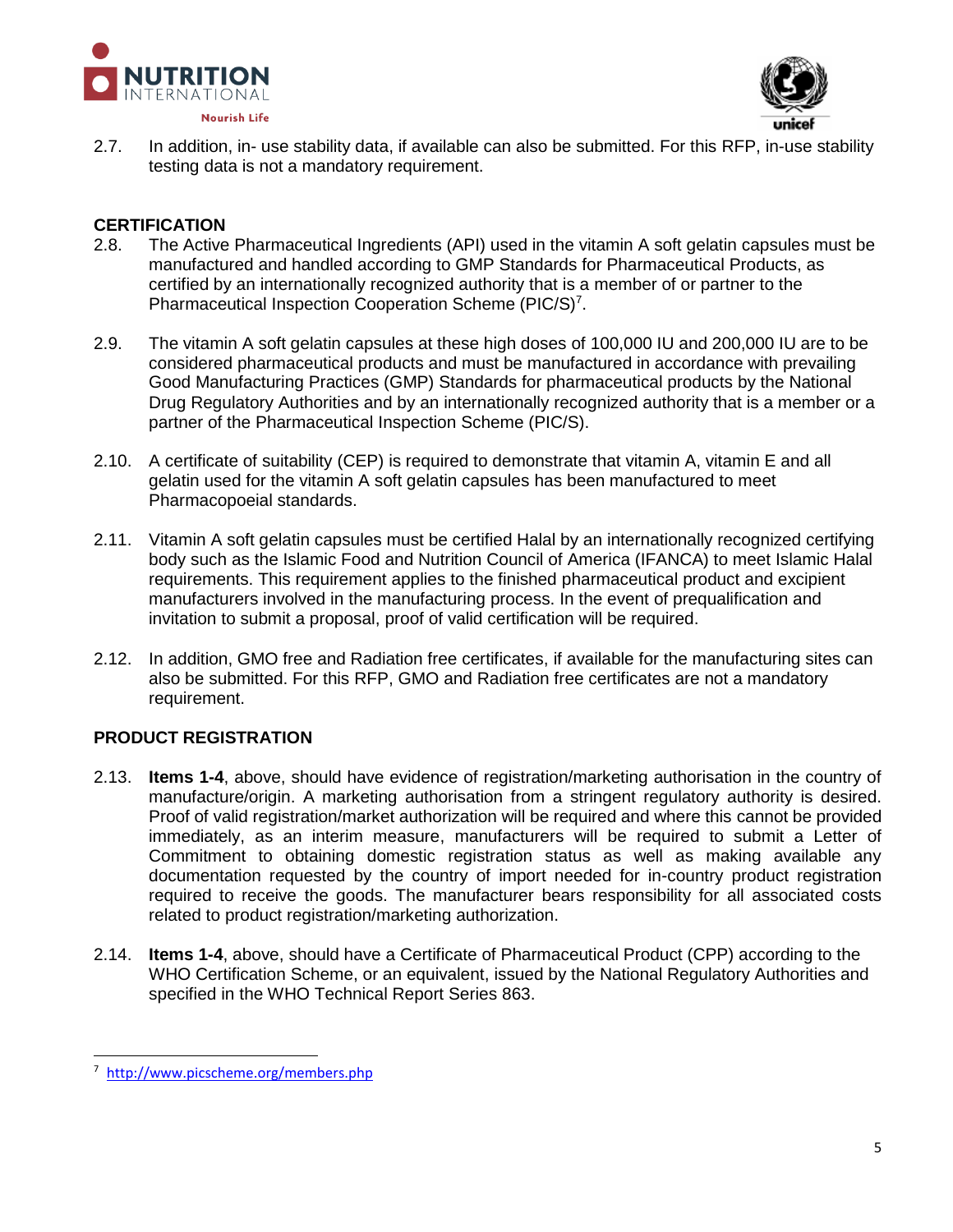# **Minimum Information Requirements for Stability Testing Protocols and Reports**

Table 1. Stability study testing parameters and frequency for vitamin A soft gelatin capsules:

The below table indicates minimum requirements

| Storage             |                           | <b>Testing parameters</b> |                                |                                                                        |                                                  |                                                                                                                        |                                                                      |                                                                                                                                                                                 |  |  |
|---------------------|---------------------------|---------------------------|--------------------------------|------------------------------------------------------------------------|--------------------------------------------------|------------------------------------------------------------------------------------------------------------------------|----------------------------------------------------------------------|---------------------------------------------------------------------------------------------------------------------------------------------------------------------------------|--|--|
|                     |                           | General appearance        |                                | Assay of capsule contents/fill                                         |                                                  | Functionality                                                                                                          | Level of microbial                                                   |                                                                                                                                                                                 |  |  |
| Testing<br>interval | Condition                 | Vit. A<br>$OII9$ or 10    | Soft gel<br>caps <sup>11</sup> | Vit. $A^{12}$ or 13                                                    | Vit. E                                           | Uniformity of dosage units                                                                                             | <b>Hardness</b>                                                      | contamination <sup>8</sup>                                                                                                                                                      |  |  |
| Specifications      |                           | Pass/fail                 | Pass/fail                      | 90.0-120.0%<br>of labeled<br>amount of<br>Vit. A<br>Report in IU and % | Limits (min.<br>and max. as<br>% LC<br>of Vit. E | Meets USP <905> requirement<br>Meets Ph. Int. Uniformity of<br>deliverable dose (single-dose<br>container) requirement | Limits (min.<br>and max. in<br>Newtons) to<br>be provided by<br>mfrs | Total viable count<br>(NMT10 <sup>4</sup> /g)<br>Yeast- mold (NMT 10 <sup>2</sup> /g)<br>Entero bac. (NMT 10 <sup>2</sup> /g)<br>Absence of E.Coli,<br>Staph.aureus, Salmonella |  |  |
| Initial*            |                           | X                         | X                              | X                                                                      | X                                                | Χ                                                                                                                      | X                                                                    |                                                                                                                                                                                 |  |  |
| Accelerated         |                           |                           |                                |                                                                        |                                                  |                                                                                                                        |                                                                      |                                                                                                                                                                                 |  |  |
| 1 Month             | 40 $\rm{^{\circ}C}$ ±     | Χ                         | X                              | X                                                                      | X                                                | Χ                                                                                                                      | $\mathsf X$                                                          | X                                                                                                                                                                               |  |  |
| 2 Months            | 2°C/75%                   | X                         | X                              | X                                                                      | Χ                                                | $\checkmark$<br>⋏                                                                                                      | X                                                                    | Χ                                                                                                                                                                               |  |  |
| 3 Months            | $RH \pm 5\%$              | Χ                         | Χ                              | Χ                                                                      | Χ                                                | $\checkmark$<br>⋏                                                                                                      | Χ                                                                    | Χ                                                                                                                                                                               |  |  |
| 6 Months            | <b>RH</b>                 | X                         | $\overline{x}$                 | $\overline{\mathsf{x}}$                                                | $\overline{\mathsf{x}}$                          | X                                                                                                                      | X                                                                    | $\overline{\mathsf{x}}$                                                                                                                                                         |  |  |
| Long-term           |                           |                           |                                |                                                                        |                                                  |                                                                                                                        |                                                                      |                                                                                                                                                                                 |  |  |
| 3 Months            |                           | Δ                         | Δ                              | Δ                                                                      | Δ                                                | Δ                                                                                                                      | Δ                                                                    |                                                                                                                                                                                 |  |  |
| 6 Months            |                           | Δ                         | Δ                              | Δ                                                                      | Δ                                                | Δ                                                                                                                      | Δ                                                                    |                                                                                                                                                                                 |  |  |
| 9 Months            | $30^{\circ}$ C ±          | Δ                         | Δ                              | Δ                                                                      | Δ                                                |                                                                                                                        | Δ                                                                    |                                                                                                                                                                                 |  |  |
| 12 Months           | 2°C/65%                   | Δ                         | Δ                              | Δ                                                                      | Δ                                                |                                                                                                                        | Δ                                                                    |                                                                                                                                                                                 |  |  |
| 18 Months           | or 75%                    | Δ                         | Δ                              | Δ                                                                      | Δ                                                |                                                                                                                        | Δ                                                                    | Δ                                                                                                                                                                               |  |  |
| 24 Months           | $RH \pm 5\%$<br><b>RH</b> | Δ                         | Δ                              | Δ                                                                      | Δ                                                | Δ                                                                                                                      | Δ                                                                    |                                                                                                                                                                                 |  |  |
| 36 Months           |                           | Δ                         | Δ                              | Δ                                                                      | Δ                                                | Δ                                                                                                                      | Δ                                                                    | Δ                                                                                                                                                                               |  |  |

\*Time point "0" (TP0), the initial time point, should correspond to the study start date, i.e. the day the product is placed in the appropriate stability chamber. Subsequent time points indicate the time at which the samples are removed from the stability chamber in reference to TP0 as described above.

 $\overline{a}$ <sup>8</sup> Ph. Eur 6<sup>th</sup> Total viable count 2.6.12/2.6.13 Tests for specified microorganisms (Pharmaceuticals products which contain excipients/APIs of animal origin).

<sup>9</sup> Current official version of USP – VA OLP monograph (Identification)

 $10$  Current official version of Int. Ph. – Retinol Oral Solution monograph (Identity test)

<sup>11</sup> To be defined by mfrs to meet NI/UNICEF technical specification – Look for organoleptic properties such as leaking, clumping, melting, etc.<br><sup>12</sup> USP – VA OLP monograph (Assay Vit A). As per official correspondence wit reduce the lower limit of vitamin A from NLT 95.0% to NLT 90.0% of labeled claim. This change was reflected in the April, 2013 publication of the USP Revision Bulletin.

 $13$  Current official version of Int. Ph. – Retinol Oral Solution monograph (Assay).